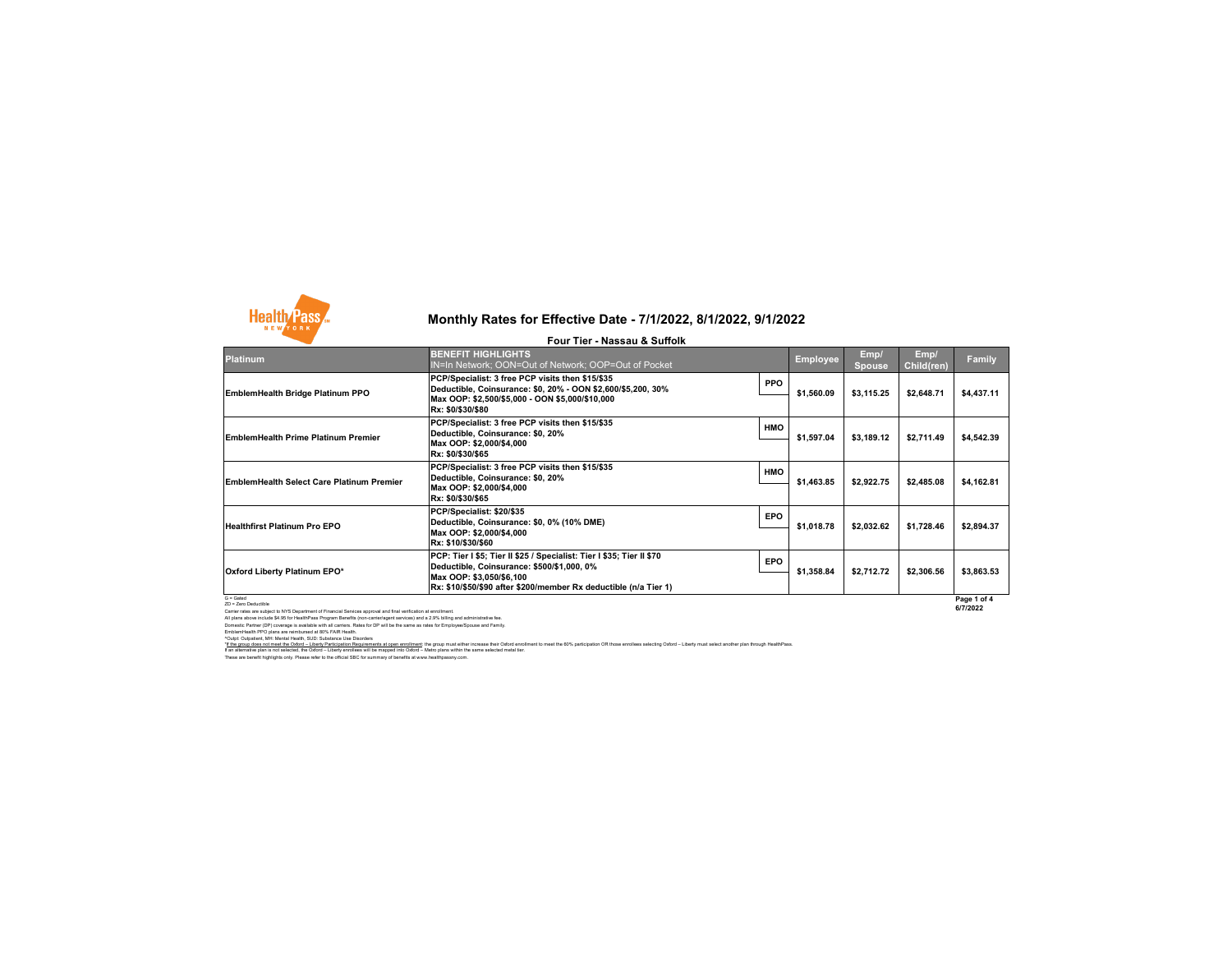

|                                                                                                                                                        | Four Tier - Nassau & Suffolk                                                                                                                                                                                                                               |     |            |                |                    |                         |
|--------------------------------------------------------------------------------------------------------------------------------------------------------|------------------------------------------------------------------------------------------------------------------------------------------------------------------------------------------------------------------------------------------------------------|-----|------------|----------------|--------------------|-------------------------|
| Gold                                                                                                                                                   | <b>BENEFIT HIGHLIGHTS</b><br>IN=In Network; OON=Out of Network; OOP=Out of Pocket                                                                                                                                                                          |     | Employee   | Emp/<br>Spouse | Emp/<br>Child(ren) | Family                  |
| EmblemHealth Bridge Gold PPO                                                                                                                           | PCP/Specialist: 3 free PCP visits then \$25/\$40<br>Deductible, Coinsurance: \$1,300/\$2,600, 30% - OON \$3,500/\$7,000, 40%<br>Max OOP: \$5,500/\$11,000 - OON \$7,500/\$15,000<br>Rx: \$0/\$35/\$100                                                     | PPO | \$1,262.44 | \$2,519.92     | \$2,142.68         | \$3,588.78              |
| <b>EmblemHealth Prime Gold Premier</b>                                                                                                                 | PCP/Specialist: 3 free PCP visits then \$25/\$40<br>Deductible, Coinsurance: \$450/\$900, 30%<br>Max OOP: \$6.000/\$12.000<br>Rx: \$0/\$40/\$80                                                                                                            | HMO | \$1,293.12 | \$2,581.30     | \$2,194.85         | \$3,676.24              |
| <b>EmblemHealth Prime Gold Value</b>                                                                                                                   | PCP/Specialist: 3 free PCP visits then \$25/\$40<br>Deductible, Coinsurance: \$2,500/\$5,000, 30%<br>Max OOP: \$7,000/\$14,000<br>Rx: \$0/\$40 after Deductible/\$80 after Deductible                                                                      | HMO | \$1,190.03 | \$2,375.11     | \$2,019.59         | \$3,382.44              |
| <b>EmblemHealth Bridge Gold Virtual</b>                                                                                                                | PCP/Specialist: Virtual \$0/n/a, Office \$40/60<br>Deductible, Coinsurance: Virtual \$0/n/a, Office \$500/\$1,000,30%<br>Max OOP: Virtual & Office \$7,800/\$15,600<br>Rx: Virtual \$0/\$40/\$80, Office \$0/\$40 after Deductible/\$80 after Deductible   | EPO | \$1,200.89 | \$2,396.84     | \$2,038.06         | \$3,413.39              |
| <b>EmblemHealth Select Care Gold Premier</b>                                                                                                           | PCP/Specialist: 3 free PCP visits then \$25/\$40<br>Deductible, Coinsurance: \$450/\$900, 30%<br>Max OOP: \$6,000/\$12,000<br>Rx: \$0/\$40/\$80                                                                                                            | HMO | \$1,192.61 | \$2,380.26     | \$2,023.97         | \$3,389.78              |
| <b>EmblemHealth Select Care Gold Value</b>                                                                                                             | PCP/Specialist: 3 free PCP visits then \$25/\$40<br>Deductible, Coinsurance: \$2,500/\$5,000, 30%<br>Max OOP: \$7,000/\$14,000<br>Rx: \$0/\$40 after Deductible/\$80 after Deductible                                                                      | HMO | \$1,126.94 | \$2,248.92     | \$1,912.32         | \$3,202.61              |
| EmblemHealth Millennium Gold Virtual                                                                                                                   | PCP/Specialist: Virtual \$0/n/a, Office \$40/60<br>Deductible, Coinsurance: Virtual \$0/n/a, Office \$1,700/\$3,400,30%<br>Max OOP: Virtual & Office \$8,200/\$16,400<br>Rx: Virtual \$0/\$40/\$80, Office \$0/\$40 after Deductible/\$80 after Deductible | EPO | \$1,044.55 | \$2,084.15     | \$1,772.27         | \$2,967.80              |
| <b>Healthfirst Gold Pro EPO Renewal Only</b>                                                                                                           | PCP/Specialist: \$25/\$40<br>Deductible, Coinsurance: \$0, 0% (15% DME)<br>Max OOP: \$5,275/\$10,550<br>Rx: \$10/\$50/\$85                                                                                                                                 | EPO | \$867.65   | \$1,730.36     | \$1,471.54         | \$2,463.65              |
| Healthfirst Gold 25/50/0 Pro EPO Renewal Only                                                                                                          | PCP/Specialist: \$25/\$50<br>Deductible, Coinsurance: \$0, 0% (15% DME)<br>Max OOP: \$7,000/\$14,000<br>Rx: \$10/\$50/\$85                                                                                                                                 | EPO | \$833.16   | \$1,661.37     | \$1,412.91         | \$2,365.35              |
| Healthfirst Gold 1350 Pro EPO Renewal Only                                                                                                             | PCP/Specialist: \$25/\$70<br>Deductible, Coinsurance: \$1,350/\$2,700, 20%<br>Max OOP: \$8,150/\$16,300<br>Rx: \$20/\$60/\$110                                                                                                                             | EPO | \$814.00   | \$1,623.05     | \$1,380.34         | \$2,310.74              |
| Healthfirst Gold 1350 Pro Plus EPO                                                                                                                     | PCP/Specialist: \$25/\$70<br>Deductible, Coinsurance: \$1,350/\$2,700, 20%<br>Max OOP: \$8,150/\$16,300<br>Rx: \$20/\$60/\$110                                                                                                                             | EPO | \$842.29   | \$1,679.63     | \$1,428.43         | \$2,391.37              |
| Oxford Metro Gold EPO 25/40 G                                                                                                                          | PCP/Specialist: \$25/\$40<br>Deductible, Coinsurance: \$1,250/\$2,500, 20%<br>Max OOP: \$6,000/\$12,000<br>Rx: \$10/\$65/\$95 after \$150/member Rx deductible (n/a Tier 1)                                                                                | EPO | \$1,005.99 | \$2,007.03     | \$1,706.72         | \$2,857.92              |
| Oxford Metro Gold EPO 25/40                                                                                                                            | PCP/Specialist: \$25/\$40<br>Deductible, Coinsurance: \$1,250/\$2,500, 20%<br>Max OOP: \$6,000/\$12,000<br>Rx: \$10/\$65/\$95 after \$150/member Rx deductible (n/a Tier 1)                                                                                | EPO | \$1,042.03 | \$2,079.11     | \$1,767.99         | \$2,960.62              |
| Oxford Liberty Gold EPO 30/60*                                                                                                                         | PCP/Specialist: \$30/\$60<br>Deductible, Coinsurance: \$2,000/\$4,000, 30%<br>Max OOP: \$8,400/\$16,800<br>Rx: \$10/\$50/\$90 after \$200/member Rx deductible (n/a Tier 1)                                                                                | EPO | \$1.107.23 | \$2.209.50     | \$1,878.82         | \$3.146.44              |
| Oxford Liberty Gold EPO 30/60 G*                                                                                                                       | PCP/Specialist: \$30/\$60<br>Deductible, Coinsurance: \$1,250/\$2,500, 0%<br>Max OOP: \$6,400/\$12,800<br>Rx: \$10/\$50/\$90 after \$200/member Rx deductible (n/a Tier 1)                                                                                 | EPO | \$1,149.10 | \$2,293.24     | \$1.950.00         | \$3.265.77              |
| Oxford Liberty Gold EPO 25/50 ZD*                                                                                                                      | PCP/Specialist: \$25/\$50<br>Deductible, Coinsurance: \$0, 0%<br>Max OOP: \$6,000/\$12,000<br>Rx: \$10/\$50/\$90 after \$200/member Rx deductible (n/a Tier 1)                                                                                             | EPO | \$1,255.25 | \$2,505.54     | \$2,130.45         | \$3.568.29              |
| Oxford Liberty Gold HSA 1500 Motion*                                                                                                                   | PCP/Specialist: Deductible then 10% coins<br>Deductible, Coinsurance: \$1,500/\$3,000, 10%<br>Max OOP: \$5,500/\$11,000<br>Rx: Deductible then \$10/\$50/\$90                                                                                              | EPO | \$1,120.85 | \$2,236.75     | \$1,901.98         | \$3,185.26              |
| $G =$ Gated<br>ZD = Zero Deductible<br>Carrier rates are subject to NYS Department of Financial Services approval and final verification at enrollment |                                                                                                                                                                                                                                                            |     |            |                |                    | Page 2 of 4<br>6/7/2022 |

Carler rates are subject to WS Department of Francial Services approval and frast wetfication at envoltinent.<br>All plane above include \$4.95 for HealthPass Program Benefits (non-carrieringerit aerioces) and a 2.9% tailing a

"If the group does not meet the Odord – Liberty Participation Requirements at open enrollment the group must ether increase their of order on the fol% participation OR those enrollees selecting Odord – Liberty must select

These are benefit highlights only. Please refer to the official SBC for summary of benefits at www.healthpassny.com.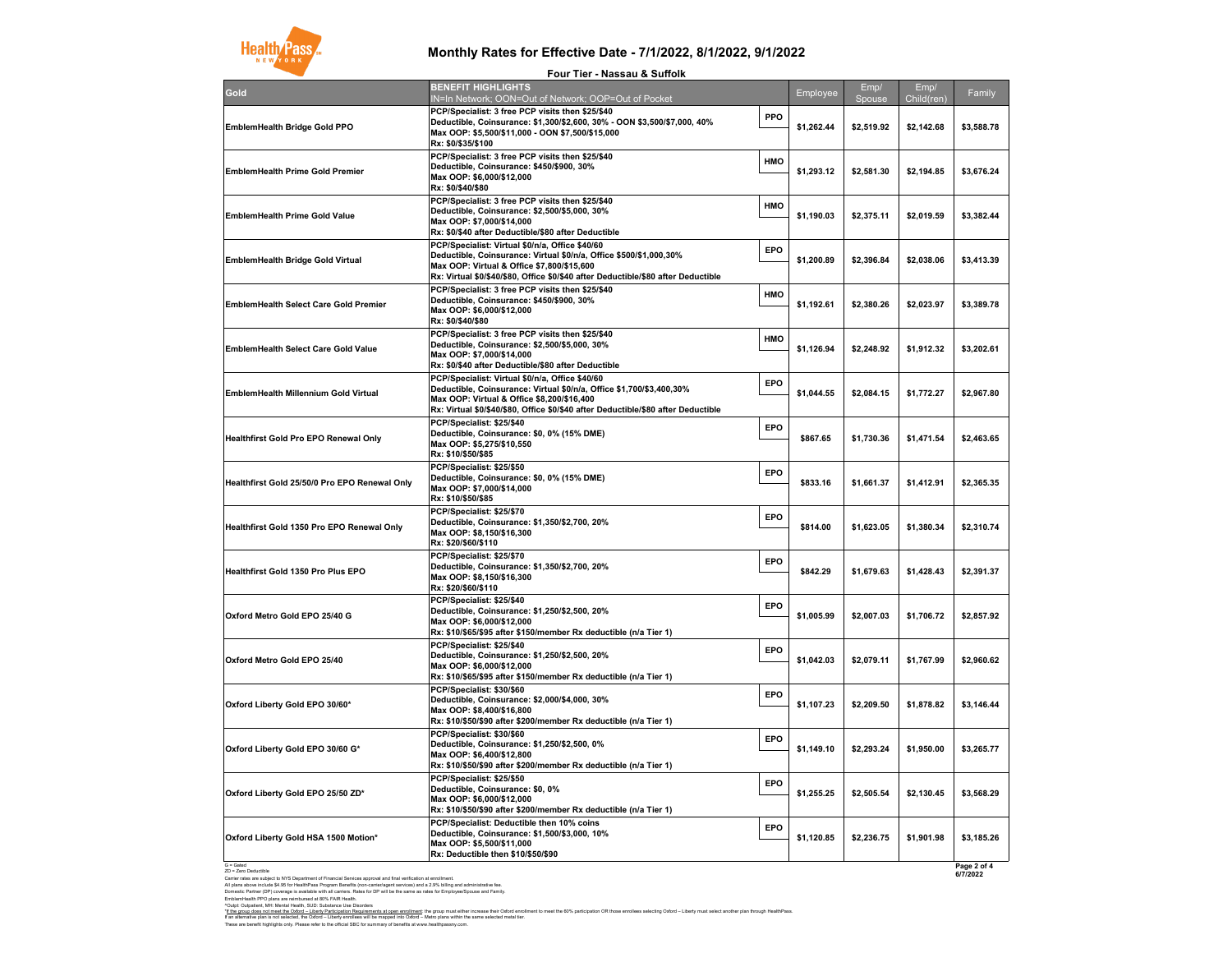

|                                              | Four Tier - Nassau & Suffolk                                                                                                                                                        |            |                 |                |                    |            |
|----------------------------------------------|-------------------------------------------------------------------------------------------------------------------------------------------------------------------------------------|------------|-----------------|----------------|--------------------|------------|
| <b>Silver</b>                                | <b>BENEFIT HIGHLIGHTS</b><br>IN=In Network: OON=Out of Network: OOP=Out of Pocket                                                                                                   |            | <b>Employee</b> | Emp/<br>Spouse | Emp/<br>Child(ren) | Family     |
| <b>EmblemHealth Prime Silver Premier</b>     | PCP/Specialist: 3 free PCP visits then \$35/\$65<br>Deductible, Coinsurance: \$3,800/\$7,600, 40%<br>Max OOP: \$8,000/\$16,000<br>Rx: \$0/\$40/\$80                                 | HMO        | \$1,107.92      | \$2,210.90     | \$1,880.01         | \$3,148.43 |
| EmblemHealth Select Care Silver Premier      | PCP/Specialist: 3 free PCP visits then \$35/\$65<br>Deductible, Coinsurance: \$3,800/\$7,600, 40%<br>Max OOP: \$8,000/\$16,000<br>Rx: \$0/\$40/\$80                                 | HMO        | \$1,021.67      | \$2,038.40     | \$1,733.38         | \$2,902.61 |
| <b>EmblemHealth Select Care Silver Value</b> | PCP/Specialist: 3 free PCP visits then \$10/\$55<br>Deductible, Coinsurance: \$7,000/\$14,000, 0%<br>Max OOP: \$7,000/\$14,000<br>Rx: \$0/\$0 after Deductible/\$0 after Deductible | HMO        | \$988.10        | \$1,971.25     | \$1,676.30         | \$2,806.93 |
| EmblemHealth Millennium Silver Value G       | PCP/Specialist: 3 free PCP visits then \$10/\$55<br>Deductible, Coinsurance: \$7,000/\$14,000, 0%<br>Max OOP: \$7,000/\$14,000<br>Rx: \$0/\$0 after Deductible/\$0 after Deductible | HMO        | \$931.48        | \$1,858.01     | \$1,580.05         | \$2,645.56 |
| EmblemHealth Prime Silver HSA                | PCP/Specialist: Deductible then \$30/\$50 copay<br>Deductible, Coinsurance: \$3,000/\$6,000, 40%<br>Max OOP: \$6,800/\$13,600<br>Rx: Deductible then \$15/\$45/\$80                 | HMO        | \$1,046.72      | \$2,088.51     | \$1,775.97         | \$2,974.03 |
| <b>Healthfirst Silver Pro EPO</b>            | PCP/Specialist: \$35/\$70<br>Deductible, Coinsurance: \$4,300/\$8,600, 40%<br>Max OOP: \$8,150/\$16,300<br>Rx: \$20/\$60/\$110                                                      | <b>EPO</b> | \$746.24        | \$1,487.53     | \$1,265.15         | \$2,117.63 |
| Healthfirst Silver 40/75/4700 Pro EPO        | PCP/Specialist: \$40/\$75<br>Deductible, Coinsurance: \$4,700/\$9,400, 45%<br>Max OOP: \$7,900/\$15,800<br>Rx: \$20/\$60/\$110                                                      | <b>EPO</b> | \$726.22        | \$1,447.48     | \$1,231.11         | \$2,060.56 |
| Oxford Metro Silver EPO 30/80 G              | PCP/Specialist: \$30/\$80<br>Deductible, Coinsurance: \$3,500/\$7,000, 30%<br>Max OOP: \$8,700/\$17,400<br>Rx: \$10/\$65/\$95 after \$150/member Rx deductible (n/a Tier 1)         | <b>EPO</b> | \$836.98        | \$1,669.01     | \$1,419.40         | \$2,376.23 |
| Oxford Metro Silver EPO 50/100 ZD            | PCP/Specialist: \$50/\$100<br>Deductible, Coinsurance: \$0, 0%<br>Max OOP: \$8.700/\$17.400<br>Rx: \$10/\$65/\$95 after \$150/member Rx deductible (n/a Tier 1)                     | EPO        | \$972.85        | \$1.940.75     | \$1,650.37         | \$2,763.46 |
| Oxford Liberty Silver EPO 25/50 G*           | PCP/Specialist: \$25/\$50<br>Deductible, Coinsurance: \$4,500/\$9,000, 50%<br>Max OOP: \$8.700/\$17.400<br>Rx: \$10/\$50/\$90 after \$200/member Rx deductible (n/a Tier 1)         | EPO        | \$947.87        | \$1,890.80     | \$1,607.93         | \$2,692.29 |
| Oxford Liberty Silver EPO 40/70*             | PCP/Specialist: \$40/\$70<br>Deductible, Coinsurance: \$3,000/\$6,000, 35%<br>Max OOP: \$8,700/\$17,400<br>Rx: \$10/\$50/\$90 after \$200/member Rx deductible (n/a Tier 1)         | <b>EPO</b> | \$986.43        | \$1,967.91     | \$1,673.46         | \$2,802.17 |
| Oxford Liberty Silver EPO 50/100 ZD*         | PCP/Specialist: \$50/\$100<br>Deductible, Coinsurance: \$0, 0%<br>Max OOP: \$8,700/\$17,400<br>Rx: \$10/\$65/\$95 after \$150/member Rx deductible (n/a Tier 1)                     | <b>EPO</b> | \$1,099.65      | \$2,194.35     | \$1,865.95         | \$3,124.85 |
| Oxford Liberty Silver HSA 4000 Motion*       | PCP/Specialist: Deductible then 20% coins<br>Deductible, Coinsurance: \$4,000/\$8,000, 20%<br>Max OOP: \$7,050/\$14,100<br>Rx: Deductible then \$10/\$50/\$90                       | EPO        | \$927.00        | \$1,849.04     | \$1,572.43         | \$2,632.78 |

G = Gated<br>Carler rates are subject to NYS Department of Financial Services approval and final verification at enrolment.<br>All plans above include \$4.95 for HealthPass Program Benefits (non-carrieringent services) and a 2.9%

rOugheri, Mr. Merial Helli, SUD, Substract Me Blooders<br>I an allematic planned in the Substract Meridian International the group mut the forestander of Outdoor Meridian OR 60% participation OR floor enrollers selecting Oxfo

These are benefit highlights only. Please refer to the official SBC for summary of benefits at www.healthpassny.com.

**Page 3 of 4 6/7/2022**